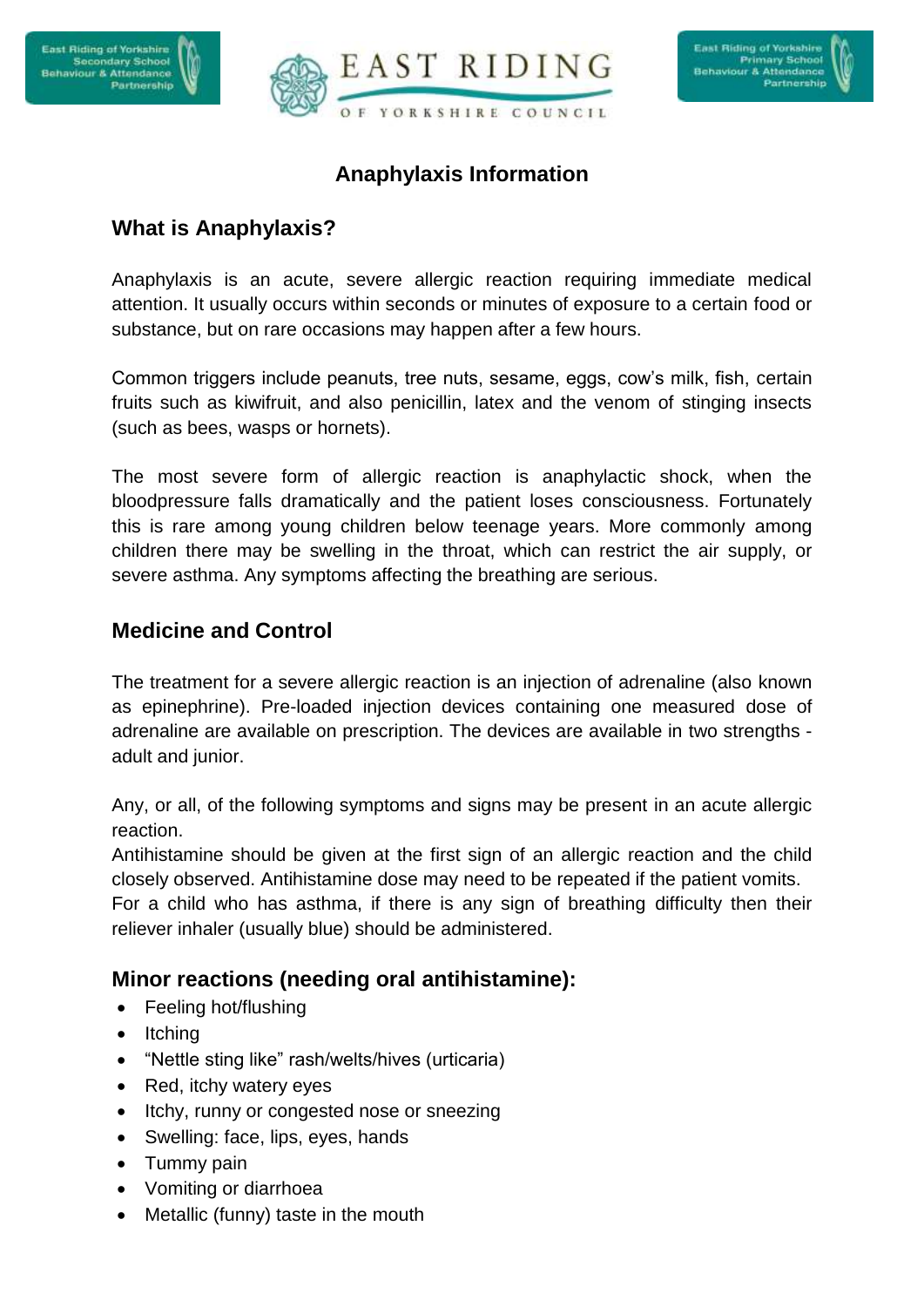Even where mild symptoms are present the child should be watched carefully as they may be heralding the start of a more serious reaction.

**If the reaction continues to progress despite antihistamine and any of the following symptoms/signs are seen, then the EpiPen®/Anapen® should be administered into the muscle of the upper outer thigh and an ambulance called immediately.**

#### **Severe reactions (needing EpiPen/Anapen):**

- Difficult/nosy breathing, wheeze, breathlessness, chest tightness, persistent cough
- Difficulty talking, change in voice, hoarseness
- Swelling, tightness, itchiness of the throat (feeling of 'lump in throat')
- Impaired circulation pale clammy skin, blue around the lips and mouth, decreased level of consciousness
- Sense of impending doom ("I feel like I am going to die')
- Becoming pale/floppy
- Collapse

**If an EpiPen®/Anapen® is administered, the child should be kept lying down, with feet raised (e.g.: on a chair) to assist circulation.**

**They should transfer to hospital in this "head-down" position.**

**Raising the patient's head or assisting them to sit or stand up can result in an acute severe deterioration of the allergic reaction.**

#### **Occasionally, a second EpiPen®/Anapen® may be required if there has been no improvement in the child's condition 5 to 10 mins after administering the first EpiPen/Anapen.**

Staff that volunteer to be trained in the use of these devices can be reassured that they are simple to administer. Adrenaline injectors, given in accordance with the manufacturer's instructions, are a well understood and safe delivery mechanism. It is not possible to give too large a dose using this device. The needle is not seen until after it has been withdrawn from the child's leg. In cases of doubt it is better to give the injection than to hold back.

The decision on how many adrenaline devices the school or setting should hold, and where to store them, has to be decided on an individual basis between the Principal, the child's parents and medical staff involved.

Where children are considered to be sufficiently responsible to carry their emergency treatment on their person, there should always be a spare set kept safely which is not locked away and is accessible to all staff. In large schools or split sites, it is often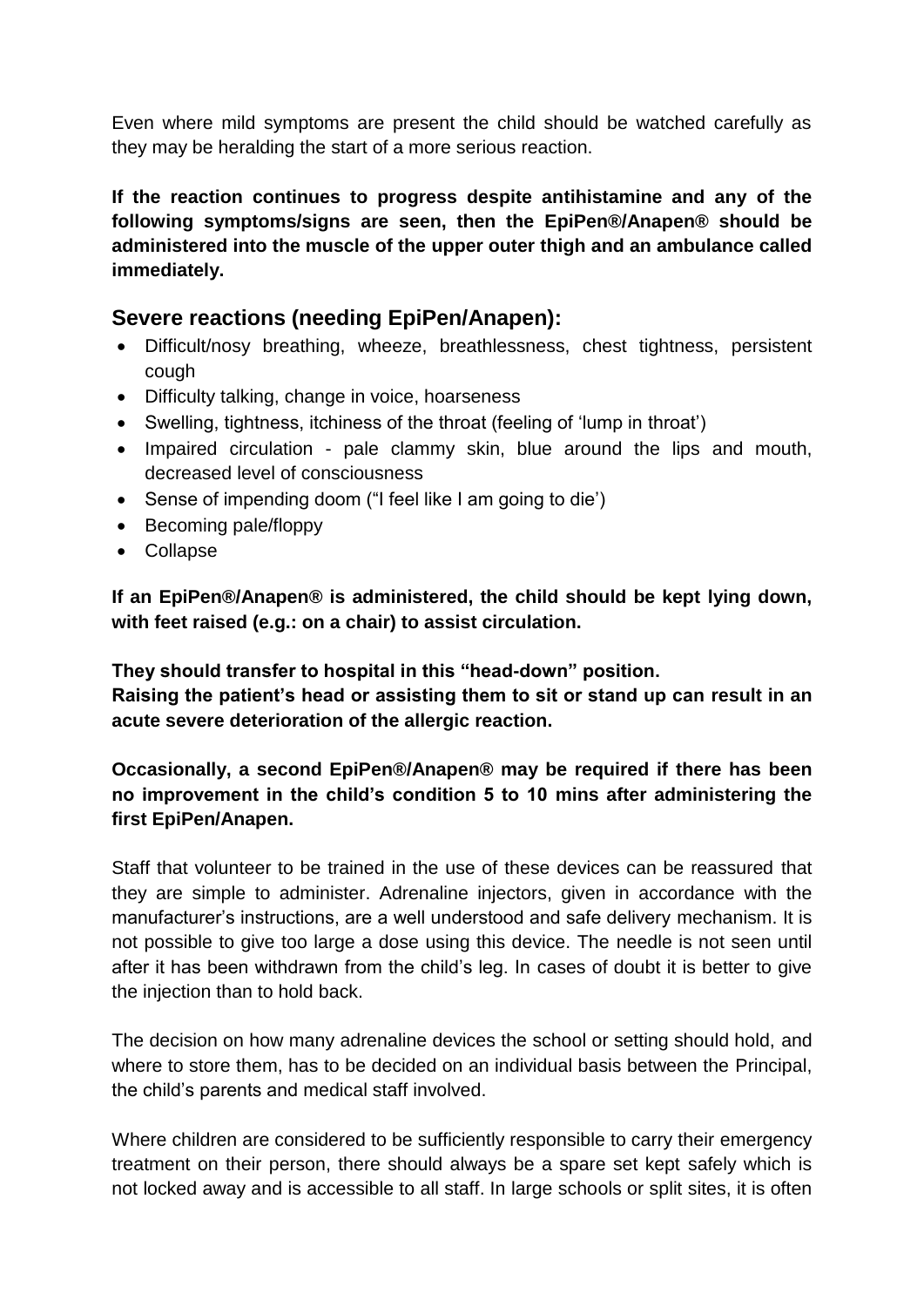quicker for staff to use an injector that is with the child rather than taking time to collect one from a central location.

In other circumstances (with an appropriate Patient Group Direction  $\delta$ ) a school nurse might hold a certain number of Epipens®, not individually named, and could use these to administer emergency medication (e.g.: antihistamine/adrenaline) to a patient who has not previously had this prescribed, but who is demonstrating the clinical features of a significant allergic reaction. This would cover those rare cases where a pupil presents with a first reaction in school. Teenagers with nut allergy are a particularly vulnerable group in this respect, a recognised factor in fatal reactions is failure to carry their own medication. Therefore a backup system in schools, governed by a Patient Group Direction would be a beneficial safety net. 8 A patient group direction (PGD) is a written direction relating to supply and administration, or administration of a

Prescription Only Medicine (POM), to persons generally, (subject to specified exclusions) and is signed by a doctor or dentist, and by a pharmacist.

Studies have shown that the risks for allergic children are reduced where an individual medication plan is in place. Reactions become rarer and when they occur they are mostly mild. The plan will need to be agreed by the child's parents, the school and the treating doctor.

Important issues specific to anaphylaxis to be covered include:

- anaphylaxis what may trigger it
- what to do in an emergency
- prescribed medicine
- food management
- precautionary measures

Once staff have agreed to administer medicine to an allergic child in an emergency, a training session will need to be provided by local health services.

Staff should have the opportunity to practice with trainer injection devices.

Day to day policy measures are needed for food management, awareness of the child's needs in relation to the menu, individual meal requirements and snacks in school. When kitchen staff are employed by a separate organisation, it is important to ensure that the catering supervisor is fully aware of the child's particular requirements. A 'kitchen code of practice' could be put in place.

Parents often ask for the Principal to exclude from the premises the food to which their child is allergic. This is not always feasible, although appropriate steps to minimise any risks to allergic children should be taken.

Children who are at risk of severe allergic reactions are not ill in the usual sense. They are normal children in every respect except that if they come into contact with a certain food or substance, they may become very unwell. It is important that these children are not stigmatised or made to feel different. It is important, too, to allay